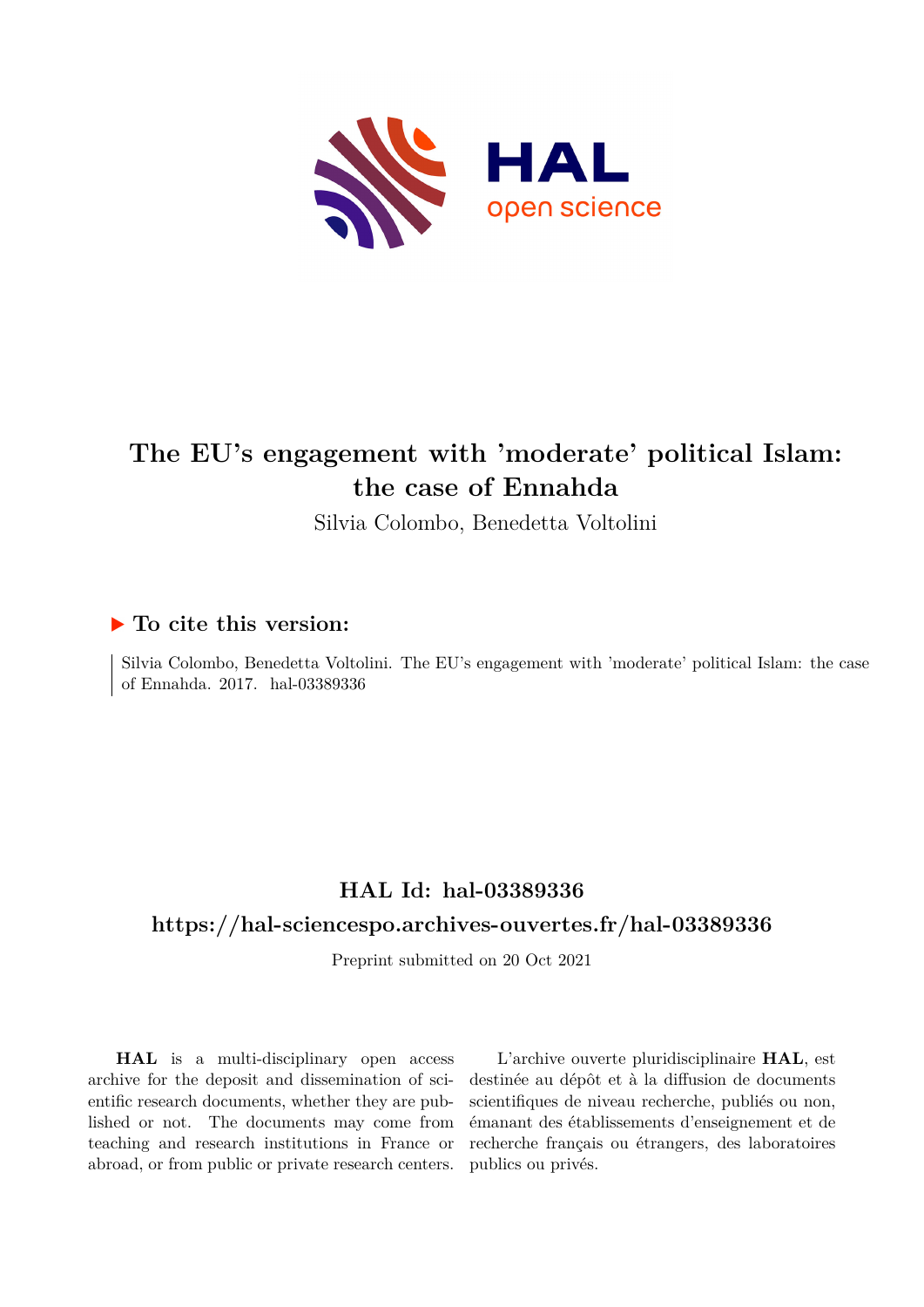

# THE EU'S ENGAGEMENT WITH 'MODERATE' POLITICAL ISLAM THE CASE OF ENNAHDA

SILVIA COLOMBO BENEDETTA VOLTOLINI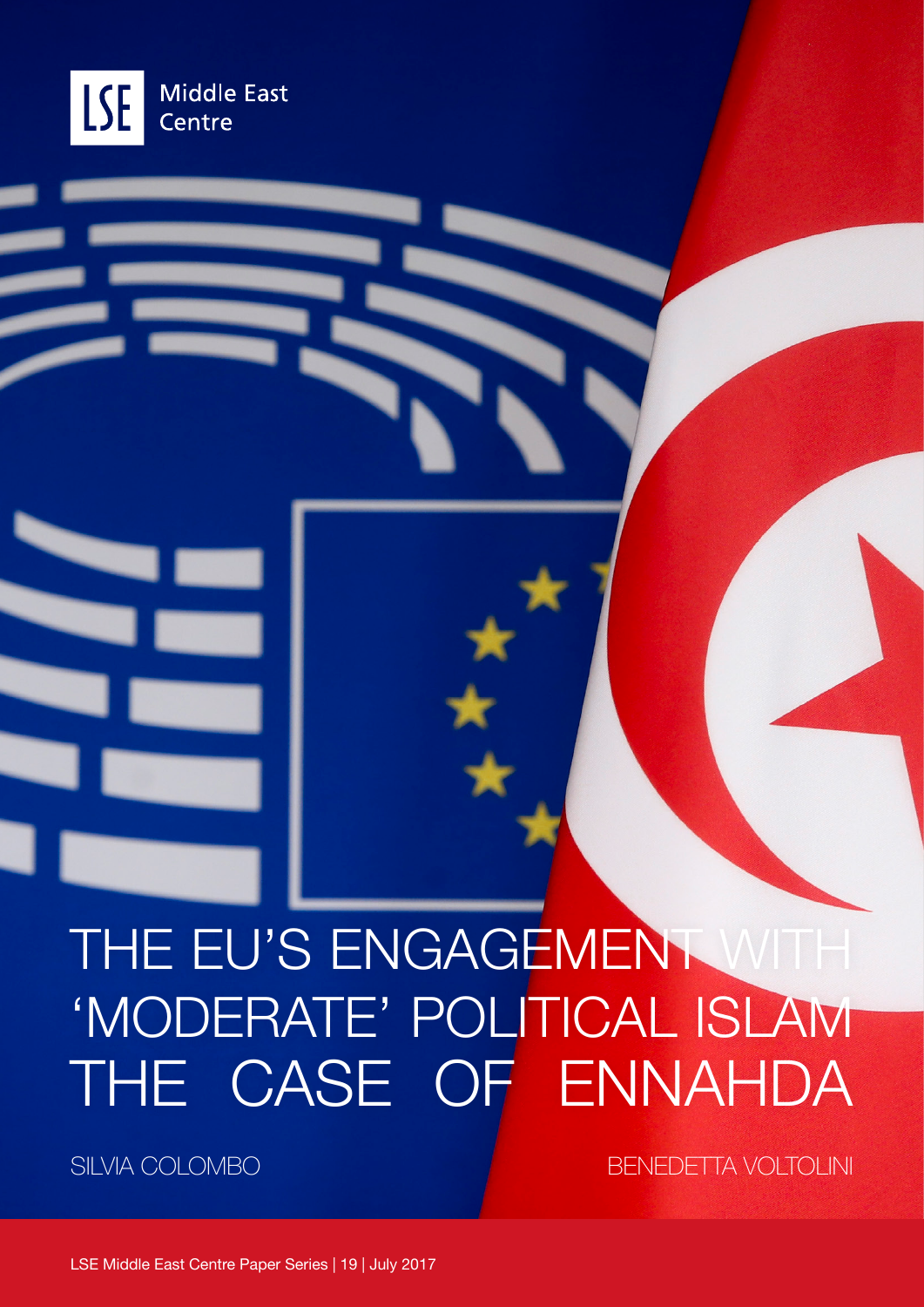#### About the Middle East Centre

The Middle East Centre builds on LSE's long engagement with the Middle East and provides a central hub for the wide range of research on the region carried out at LSE.

The Middle East Centre aims to enhance understanding and develop rigorous research on the societies, economies, polities and international relations of the region. The Centre promotes both specialised knowledge and public understanding of this crucial area and has outstanding strengths in interdisciplinary research and in regional expertise. As one of the world's leading social science institutions, LSE comprises departments covering all branches of the social sciences. The Middle East Centre harnesses this expertise to promote innovative research and training on the region.

**Publications Editor** Ribale Sleiman Haidar

**Cover Image** © European Union 2016 European Parliament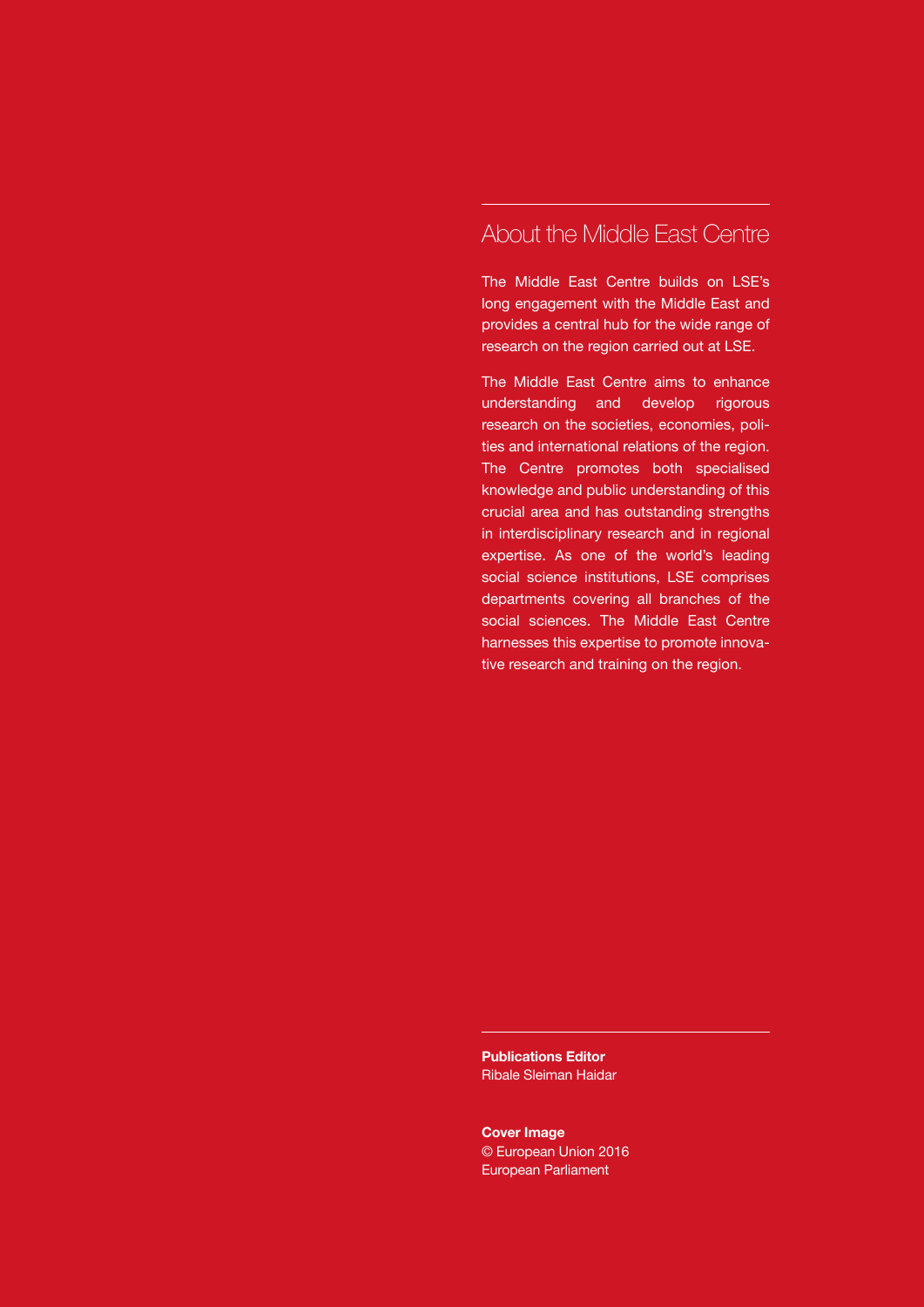

## The EU's Engagement with 'Moderate' Political Islam: The Case of Ennahda

Benedetta Voltolini & Silvia Colombo

LSE Middle East Centre Paper Series | 19 July 2017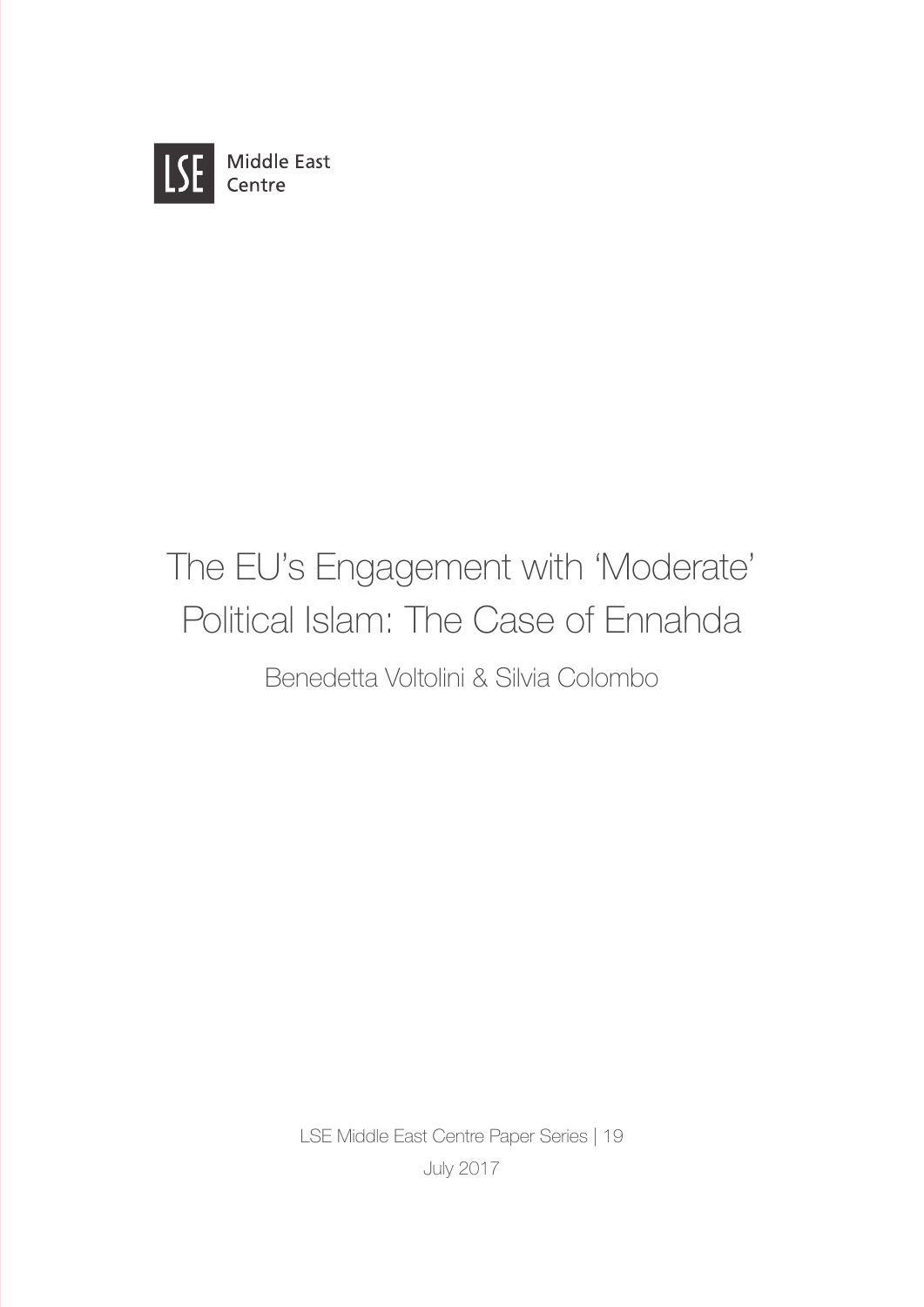#### About the Authors

Dr Benedetta Voltolini is Marie Skłodowska-Curie Fellow at the Centre d'Études Européennes, Sciences Po Paris. Her research focuses on lobbying, social networks and framing within the framework of the European Union's foreign policy, with particular interest in the case of the Israeli–Palestinian conflict. In the past, she held visiting positions at the LSE Middle East Centre, Freie Universität Berlin and the European Institute for Security Studies, Paris. She holds a PhD in International Relations from LSE.

Dr Silvia Colombo is Senior Fellow at the Istituto Affari Internazionali, where she researches Euro-Mediterranean cooperation, transatlantic relations in the Mediterranean, and domestic and regional politics of the Arab World. Silvia has completed a traineeship at the International Secretariat of Amnesty International in London where she mainly worked on Syria and Iraq. She holds a PhD in Comparative Politics from the Scuola Normale Superiore of Pisa.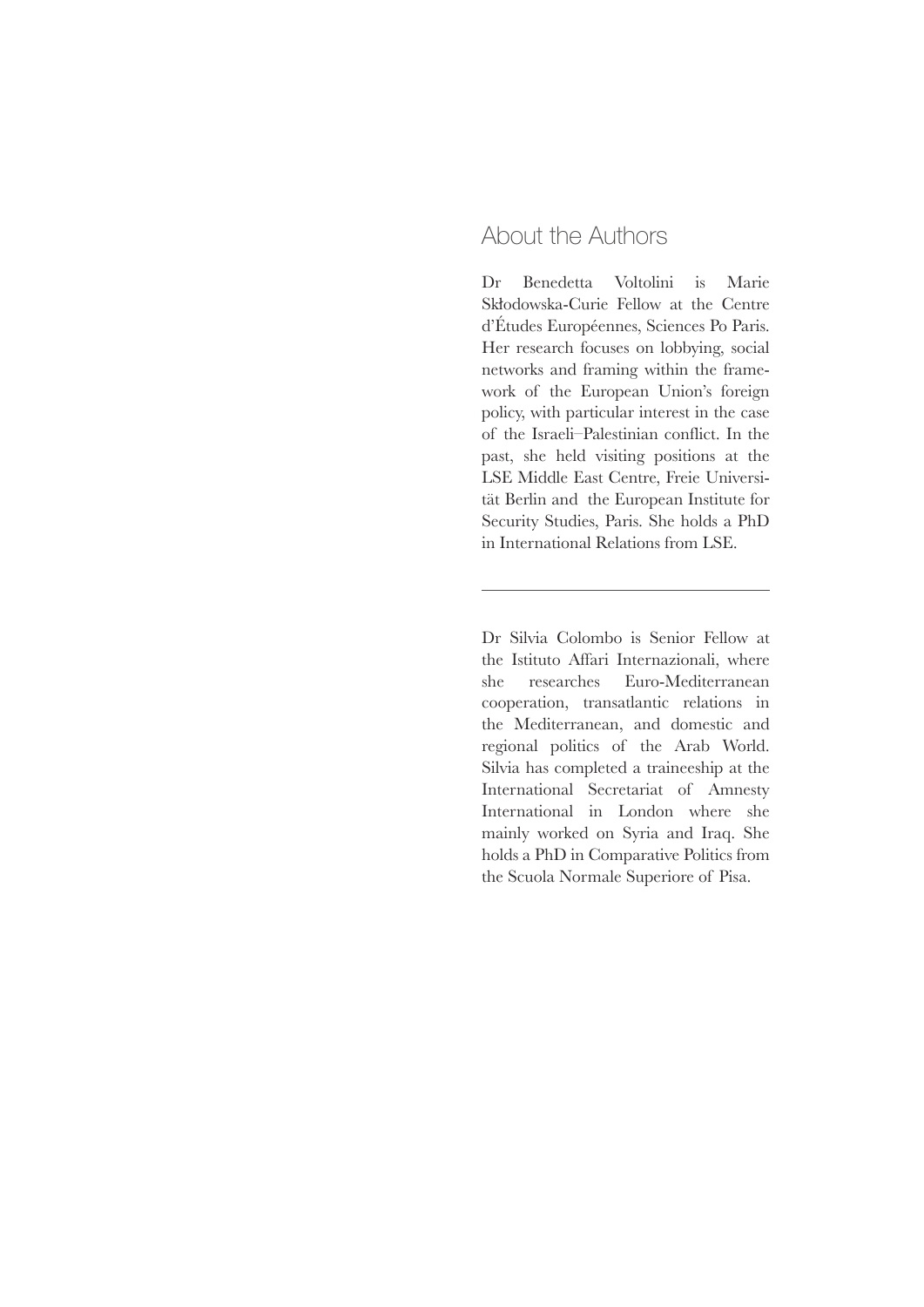#### **Abstract**

This paper focuses on the European Union's engagement – or lack thereof – with Islamist political parties in North Africa following the Arab uprisings. By delving into the case of Tunisia's Ennahda, it shows that the party's growing moderation trajectory has been matched by a greater pragmatic engagement by the EU during the period 2011–16. It is argued that this new trend is explained by a partial shift in the frames that the EU employs to interpret ongoing changes in the Middle East and North Africa region as well as its interests and potential role in the region.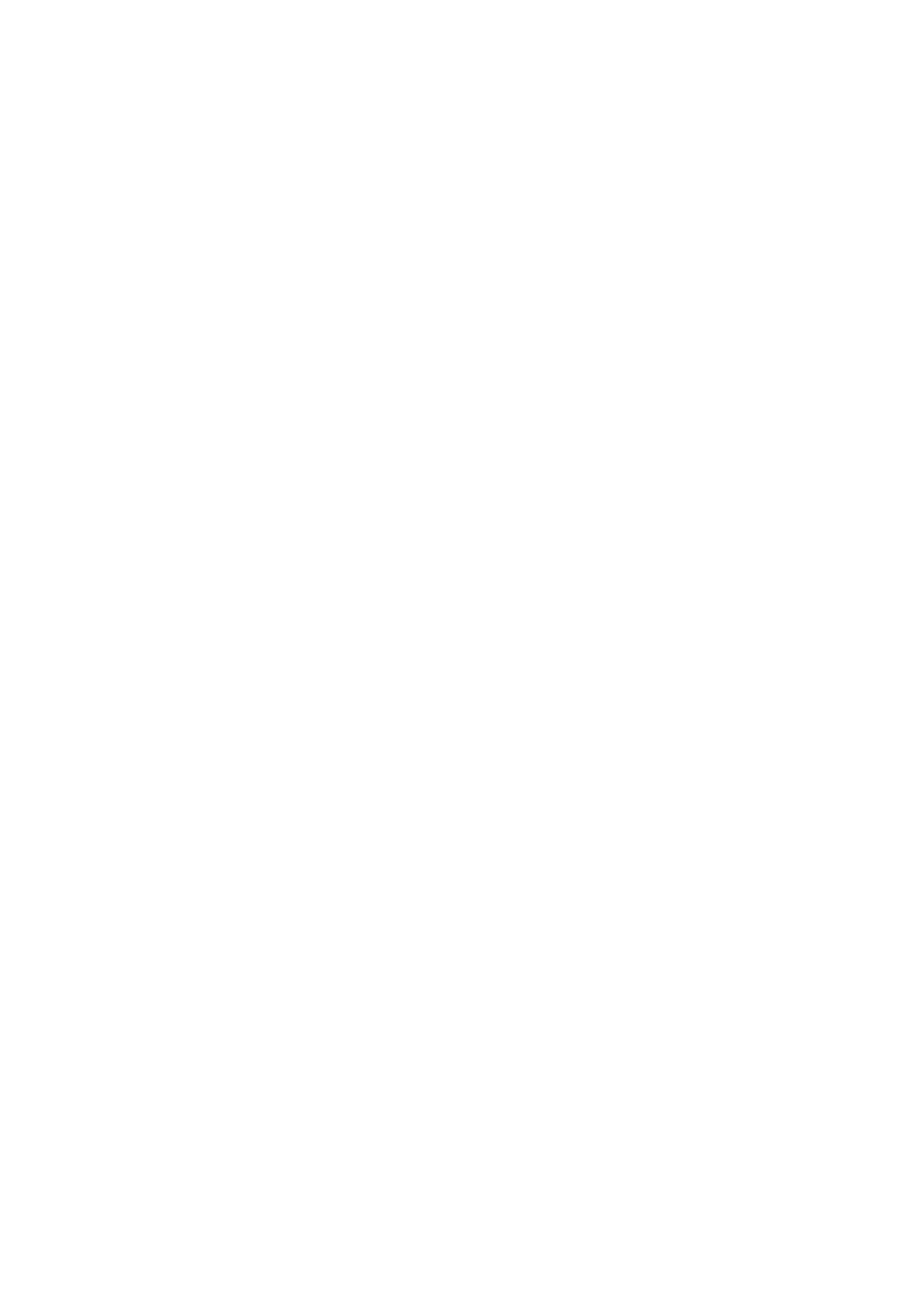#### **Introduction**

Before the Arab upheavals in 2011, the European Union (EU)'s relations with Islamist actors in the Middle East and North Africa (MENA) region were almost absent. Islamists were predominantly excluded from the institutional and political scene in the countries of the region, where authoritarian regimes held a strong control over any form of expression, dissent and contestation. The Algerian experience of 1991 had already alarmed Western countries, including the European ones, to the point that they were happy to support authoritarian secular governments, perceiving them as the only ones able to guarantee stability in the region and thus Western interests.<sup>1</sup> However, this suddenly changed with the Arab uprisings and the transition period that followed. Not only did some secular authoritarian regimes collapse under pressure from popular protests, but new political actors emerged and acquired a prominent public presence across the region. Among these, Islamist parties came out as winners of the elections in Tunisia, Morocco and Egypt, becoming leading forces of Islamist-dominated parliamentary majorities and governments. Faced with this changed panorama, the EU found itself in need of reacting and (partially) revising its policies.

Against this background, this paper analyses EU–Ennahda relations, taking them as an illustration of the EU's changing approach towards political Islam in North Africa since 2011. It argues that the EU has moved from a policy of complete lack of engagement with political Islam in the region in the period preceding the Arab uprisings to partial engagement with some Islamist actors in their aftermath. While many Islamists are still looked at with suspicion or are outright ostracised, as the case of Hamas demonstrates, the EU has progressively started to engage with those groups that it considers as 'moderate', i.e., those who do not threaten the EU's secular and liberal identity and values, have been formally and legitimately elected, and have explicitly renounced violence, of which Ennahda is an example.

This new engagement with political Islam is explained by the progressive shift from an essentialist to a more nuanced understanding of Islamist actors on the part of the EU. From conceiving all forms and manifestations of political Islam as a threat, the EU has started to appreciate the existence of different types of ideological and political strands within this broad category. Against the backdrop of changing domestic and regional dynamics in North Africa, the EU's pragmatic need to find political interlocutors is filtered through its perceptions of what a moderate actor looks like. The fact that moderate

<sup>1</sup> Timo Behr, 'EU Foreign Policy and Political Islam: Towards a New Entente in the Post-Arab Spring Era?', *The International Spectator* 48/1 (2013), pp. 20–33; Said Haddadi, 'Political Securitization and Democratization in the Maghreb: Ambiguous Discourses and Fine-Tuning Practices for a Security Partnership', in Emanuel Adler, Federica Bicchi, Beverly Crawford and Raffaella Del Sarto (eds), *The Convergence of Civilizations. Constructing a Mediterranean Region* (Toronto: Toronto University Press, 2006), pp. 168–90. The only exception to this lack of engagement can be found in the EU relations with the Justice and Development Party (AKP) in Turkey since the early 2000s. This case is however rather specific, given that Turkey has been part of the enlargement framework.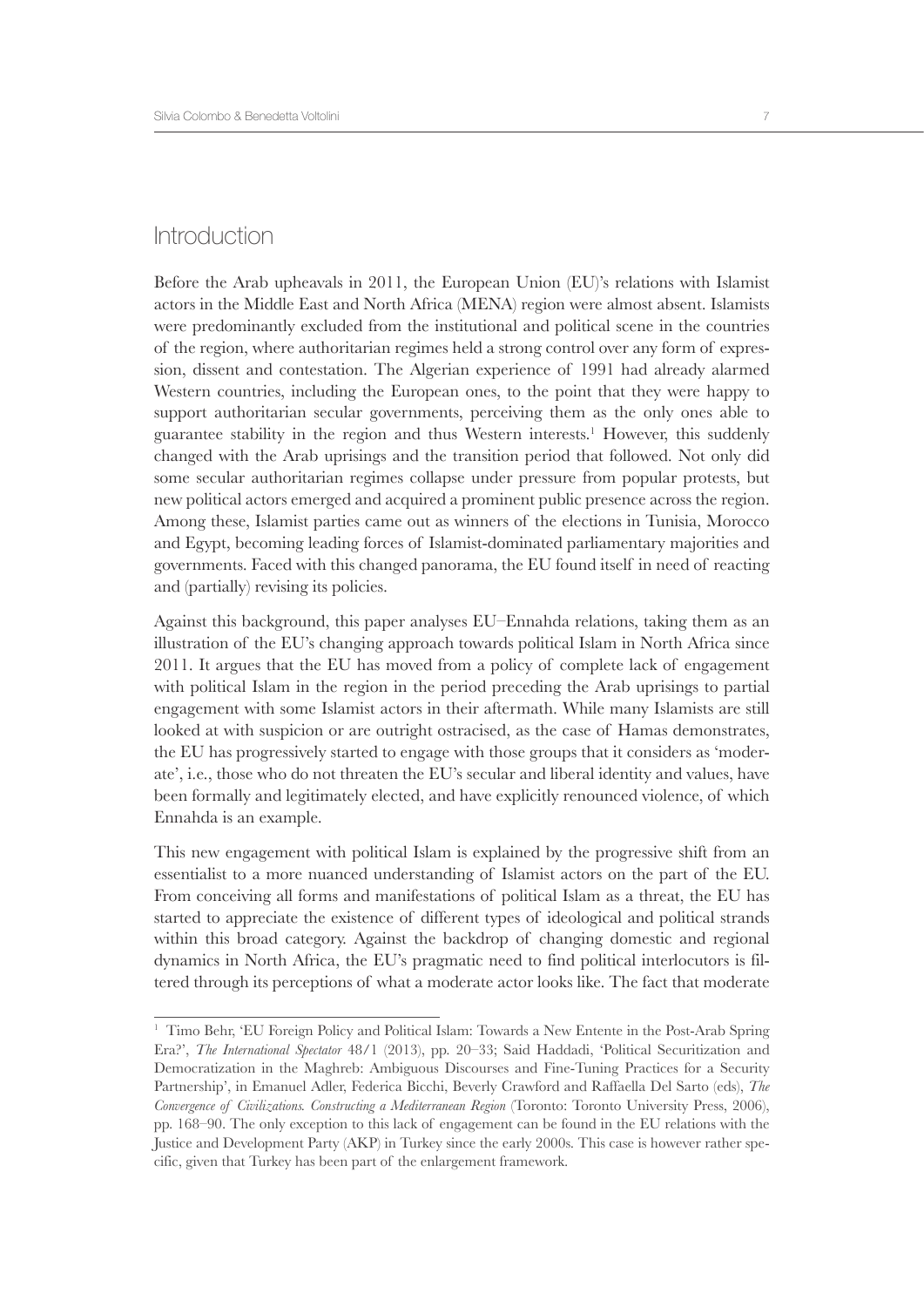actors are not seen as a threat and are in positions of power creates room for engagement and feeds back, at the same time, into the way the EU frames political Islam.

A few clarifications concerning the scope of the paper are necessary. First, this paper focuses on political parties and, more precisely, on the case of Ennahda. While political Islam is a multifaceted phenomenon, with ramifications at both the institutional and civil society levels, political parties have played a prominent role in the context of the political and institutional transitions in the region since 2011, an aspect that was also at the core of the EU's attention and policies towards North African countries. The case of Ennahda stands out as its relations to the EU are an illustrative example of the new frame of 'moderation' as a basis for pragmatic engagement in EU foreign policy. Whenever necessary, references to other Islamist actors will still be made to contextualise the case of Ennahda within the Tunisian and regional landscapes. Second, this paper focuses on the EU at an institutional level without necessarily implying that the EU is a monolithic and homogenous entity. While there is variance across EU institutions, this paper identifies common trends in their approach to political Islam.

#### The EU's Engagement with Ennahda's Moderating Trajectory

Founded in 1981 by Rachid Ghannouchi, Ennahda – and its predecessor the Mouvement Tendence Islamique (MTI) – gradually developed into one of Tunisia's major opposition movements, choosing the strategy of participation in the system over revolutionary change.2 Banned and persecuted under the Bourguiba and Ben Ali regimes, the party made a swift and successful comeback to the post-revolutionary political arena by first emerging in the elections to the Constituent Assembly in October 2011. Some authors have traced the history of exclusion and violent repression of Ennahda under the previous authoritarian regimes and consider that to be a powerful explanatory factor of the party's most recent moderating experience.3 Contrary to this view, the most prominent reading of

<sup>2</sup> During President Zine El Abidine Ben Ali's first term, Ennahda showed its readiness to participate in what was in any case a rigged game and did not openly challenge the hegemony of the regime. However, the regime did not allow Ennahda to take part in elections as a party, but several of its members were allowed to run as independent candidates, leading to harsh repression in the wake of the first positive electoral results. Ennahda's activities were banned in 1991 and its members persecuted. In reaction to the regime's harsh crack down, many members of the party leadership were forced into exile. Ennahda's history of participation and repression differed to some extent from the path of the Egyptian Muslim Brotherhood who, since the 1970s, had chosen to position itself more as the moral arbiter of Egyptian society and was lacking a political party organisation. See Laura Guazzone, 'Ennahda Islamists and the Test of Government in Tunisia', *The International Spectator* 48/4 (2013), p. 42. 3

<sup>&</sup>lt;sup>3</sup> Francesco Cavatorta and Fabio Merone, 'Moderation through Exclusion? The Journey of the Tunisian Ennahda from Fundamentalist to Conservative Party', *Democratization* 20/5 (2013), pp. 857–75. These authors suggest that in the case of Ennahda, repression did not lead to radicalisation but supported the adoption of global liberal discourses on democracy and market economy. In addition, they contend that without this opening, Ennahda would not have been able to reach a broad Tunisian constituency. In this regard, Ennahda's moderation is reminiscent of Turkey's AKP experience. Cihan Tugal, *The Fall of the Turkish Model, How the Arab Uprisings brought down Islamic Liberalism* (London: Verso, 2016).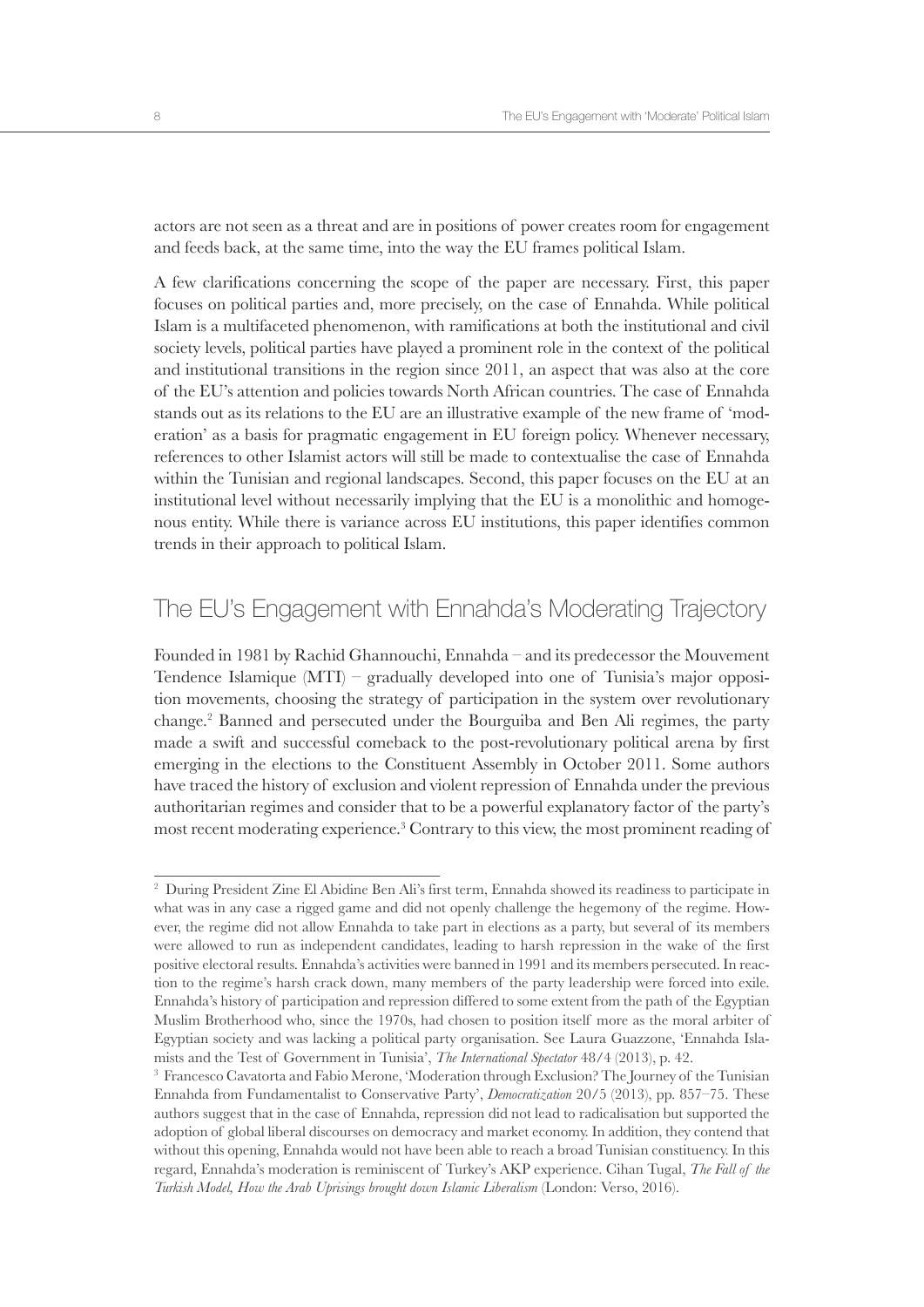Ennahda's trajectory moves from the assumptions of the so-called 'moderation through inclusion' paradigm, which holds that inclusion in the political process makes Islamist parties more moderate.<sup>4</sup> Irrespective of the significant flaws of this hypothesis, it appears to be of some value to understanding Ennahda's trajectory. The 'moderation through inclusion' paradigm is usually articulated around two dimensions: the former is what is usually referred to as 'tactical' or 'behavioural' moderation, while the latter is called 'ideological' or 'substantial' moderation. These terms clearly point to the distinction between moderation happening as a result of pragmatic compromise and concessions within the political realm on the one hand, and moderation of ideological positions, on the other. In the case of Ennahda, it makes sense to speak of political compromises out of political necessity followed by a thorough ideological shift. This two-step process completes the moderation trajectory of the former Islamist party.5

The best example of the first step of the moderation trajectory stemmed as a result of Ennahda's successfully entering the Tunisian political fray thanks to its participation in the elections.<sup>6</sup> After years of authoritarian top-down secularisation policies, and despite the fact that Ennahda was not a driving force behind the events of December 2010–January 2011, the Islamist party emerged as one of the major beneficiaries of political change in the country. Ennahda's moderate Islamist messages converged with the call of Tunisia's growing, but politically and culturally neglected socially-conservative Arabophone middle class, which came to represent the backbone of the party's electorate. Representatives of the urban pious middle class had long felt sidelined by the Francophone elites who have dominated political, cultural and economic life ever since the country's independence. Ennahda was able to successfully present itself as the voice of this pious middle class and the champion for social justice. Not only did this appeal to a broad constituency within the Tunisian society, but it also resonated well with the country's Western partners, particularly the EU, as this focus on social justice and an end to corruption was matched by the continuation of existing neoliberal economic policies. Despite some initiatives to deepen regional integration with neighbouring countries and extend economic relations with other countries of the region like Turkey and Qatar, Europe in general, and France in particular, have continued to be Tunisia's primary trading partners.<sup>7</sup> Once in power, 'the combination of respect for private property and free enterprise with charity and anticorruption stances' has allowed Ennahda to strike a balance between reassuring foreign

<sup>4</sup> Jilian Schwedler, 'Can Islamists Become Moderates? Rethinking the Inclusion-Moderation Hypothesis', *World Politics* 63/2 (2011), pp. 347–376.

<sup>5</sup> Kasper Ly Netterstrøm, 'The Islamists Compromise in Tunisia', *Journal of Democracy* 26/4 (2015), pp. 110–124.

<sup>6</sup> Ennahda's participation in Tunisian politics has been marked by gradualism and alliance-seeking attitudes. For example, prior to the 2011 elections to the Constituent Assembly, Ennahda's leader Rachid Ghannouchi declared that even if the party had an overall majority it would seek a coalition with other political (secular) forces. Monica Marks, 'Tunisia's Ennahda: Rethinking Islamism in the context of ISIS and the Egyptian Coup', *Brookings Working Paper* (2015). Available at https://www.brookings.edu/ wp-content/uploads/2016/07/Tunisia\_Marks-FINALE-5.pdf (accessed 20 March 2017).

<sup>7</sup> Amel Boubekeur,'Islamists, Secularists and Old Regime Elites in Tunisia: Bargained Competition', *Mediterranean Politics* 21/1 (2016), pp. 107–127.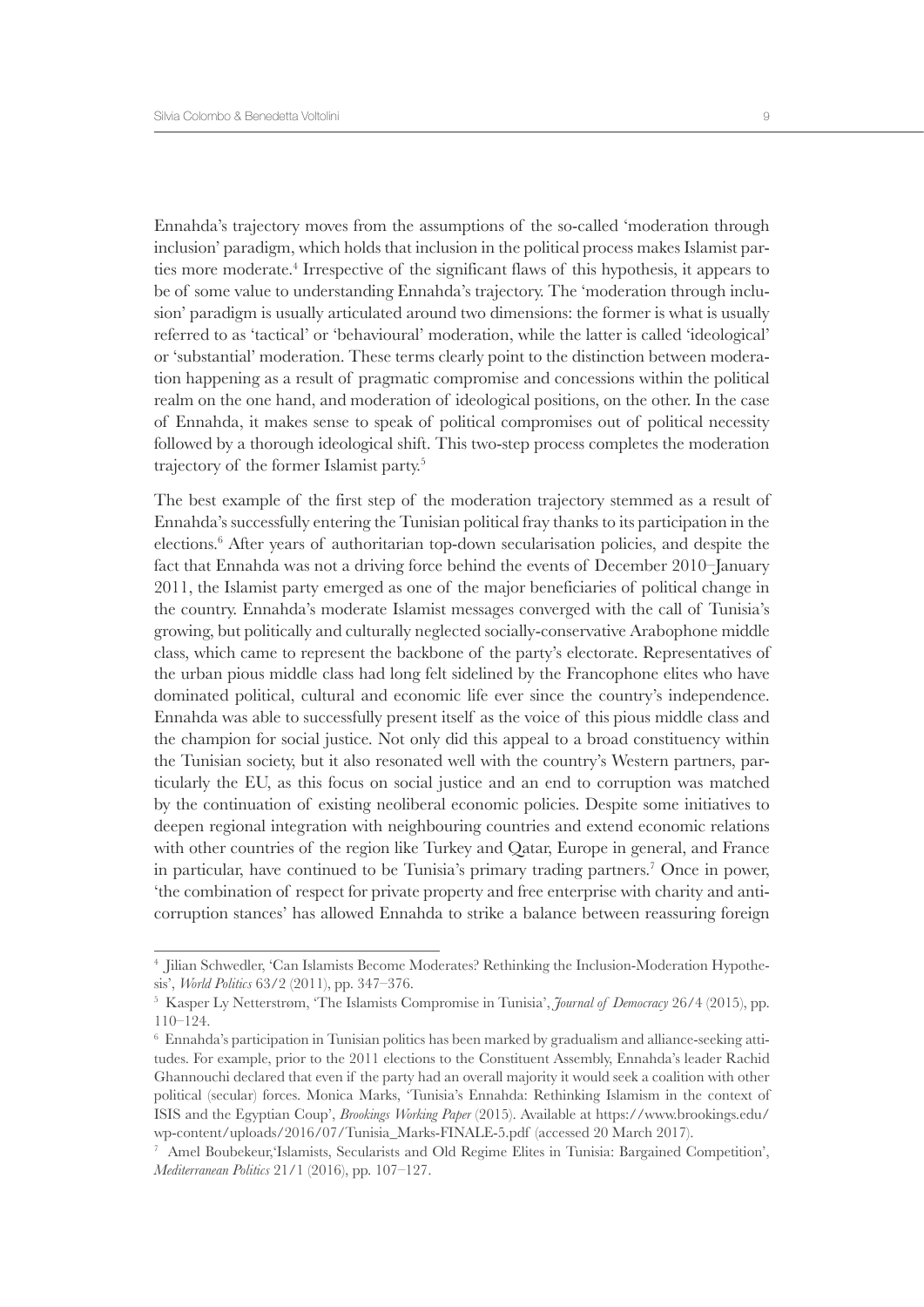investors, on the one hand, and responding to the domestic Islamist camp's calls for more social justice on the other.<sup>8</sup>

The October 2011 electoral victory was both the result of and a starting point for tactical moderation followed by ideological moderation. In the context of the prolonged and contentious constitution-making process, which lasted from October 2011 till February 2014, Ennahda displayed its acceptance of principles it had previously ideologically opposed. Three of them are of crucial interest to understand the trajectory of the party. First, the constitution declares Tunisia a 'civil state', thus rejecting any form of religious interference into the state. Second, there is no reference to *shariʿ*a (Islamic law) but only to the 'teachings of Islam', thus explicitly excluding any role for the Islamic religious corps. Finally, the new Tunisian constitution grants the right to 'freedom of conscience and belief'.<sup>9</sup> By accepting this content of the constitution after engaging in negotiations and compromises in the context of the troika-based government, Ennahda was able to consolidate its pragmatic identity in a way that matched the normative definition of moderation accepted by external players, including the EU. This definition includes references to values and principles, such as the civilian character of the state and the granting of the freedom of conscience and belief, in addition to Ennahda's renouncing of violence and participating in formal politics according to the democratic rules of the game. Other signs of Ennahda's tendency to share power and to prioritise inclusion were its respect of civil rights and liberties of all individuals, and its more balanced representation of women in political bodies. Ennahda agreed to drop an initial reference to the 'complementary role' of women to men that appeared in one of the earlier drafts of the constitutional text sponsored by male and female Islamist members of parliament. The 2014 Constitution guarantees equality before the law for men and women, and the 1956 personal status code granting women equality with men remains in force.

The moderation and pragmatism demonstrated by Ennahda opened the way to the establishment of working relationships with the EU as a key partner in the country's transition towards democracy, a process which further reinforced the moderation trajectory of the Islamist party.<sup>10</sup> At the top of the 2011 EU agenda towards the MENA region in general, and Tunisia in particular, stood the issue of political reform and governance. In the EU's view, the first steps to accomplish these goals were, on the one hand, the implementation of sound electoral processes through fair procedures and competition, and on the other, the drafting of a new constitution that guarantees basic freedoms and rights to the population, and means to enforce them, as well as vertical and horizontal accountability. These priorities became the basis for the development of a working relationship between the EU and Ennahda, in light of its role as a key political actor in post-uprisings Tunisia.

<sup>8</sup> Dalacoura calls this attitude 'pious neoliberalism'. See Katerina Dalacoura, 'Islamism and Neoliberalism in the Aftermath of the 2011 Arab Uprisings: The Freedom and Justice Party in Egypt and Nahda in Tunisia', in Emel Akcali (ed), *Neoliberal Governmentality and the Future of the State in the Middle East and North Africa* (London: Palgrave Macmillan, 2016), p. 64.

<sup>9</sup> Netterstrøm, 'The Islamists Compromise in Tunisia'.

<sup>10</sup> See 'Tunisie: Conclusions du Conseil Affaires étrangères', *Conseil de l'Union Européenne*. Available at http://www.consilium.europa.eu/uedocs/cms\_Data/docs/pressdata/EN/foraff/126043.pdf (accessed 28 August 2014).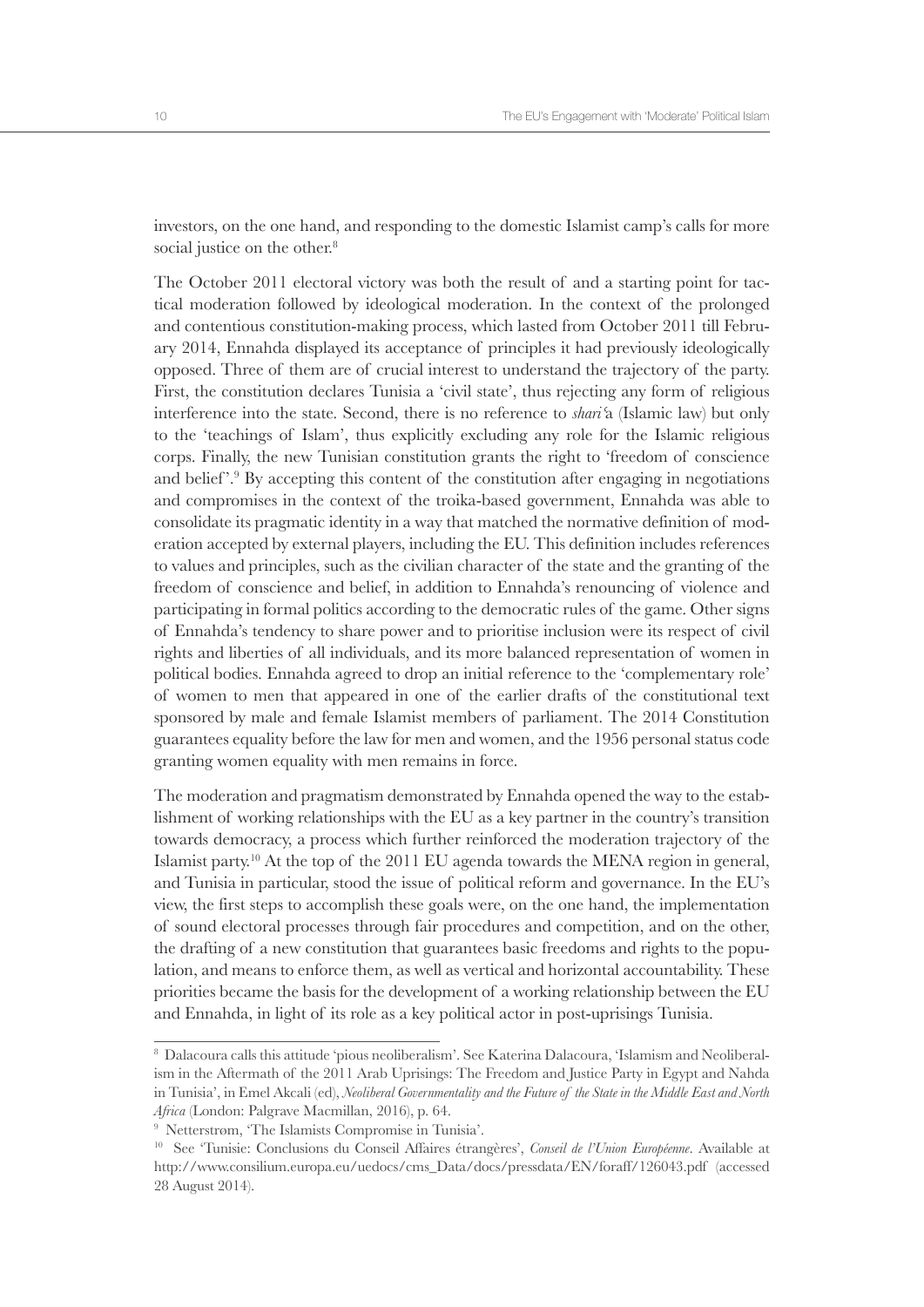During the constitution-making phase, the EU demonstrated its willingness to engage with the moderate Islamist party in power on the basis of common values. In the joint declaration that the two parties made on the occasion of the Tunisian Islamist Prime Minister Hamadi Jebali's visit to the European Commission in February 2012, it was stated that:

The visit has enabled the launch of a high-level political dialogue between the new Tunisian authorities and the EU authorities with a view to initiate a new phase of bilateral relations allowing, *based on shared values*, for stronger support from the EU for Tunisia and progressive integration into the European Single  $Market.<sup>11</sup>$ 

Furthermore, the EU has made use of a number of instruments to support the country's transition towards democracy. Since 2011 and up to June 2016, Tunisia has received more than  $\epsilon$ 1 billion in grants, over  $\epsilon$ 890 million of which provided through the European Neighbourhood Policy. During 2011–2013, Tunisia received €445 million in development assistance under the European Neighbourhood and Partnership Instrument (ENPI), amounting to nearly twice the sum initially earmarked for the country for that period. The majority was allocated to support the economy, with a focus on alleviating (youth) unemployment problems.<sup>12</sup> Tunisia was also the first beneficiary of funding  $(£155$  million) through the Support for Partnership, Reforms and Inclusive Growth (SPRING) Programme, which provides assistance on a 'more for more' basis for partner countries showing sustained commitment to, and progress towards, democratic reform. The financial and material assistance provided to Tunisia was matched by the establishment of a privileged partnership between the country and the EU in 2012. This special status reflects the EU's commitment to supporting the country's transition as it tackles a number of interrelated challenges and has been reiterated at the highest political level, such as during the special attendance of the head of the Tunisian government, Habib Essid, at the Foreign Affairs Council meeting of 20 July 2015, chaired by the High Representative Federica Mogherini.<sup>13</sup> During the meeting, the EU stated its will 'to support Tunisia in its democratic transition, at this difficult time for its economy, especially for its tourism industry, and at a difficult time in terms of security challenges and the fight against terrorism, in which we are all united.'14

With rising concerns about the spread of terrorism and insecurity in the MENA region, the EU has become increasingly sensitive to the need to fight instability in the region for its own security and to prop up the fragile democratic Tunisian transition to democracy. Among the security concerns that have seen their salience growing between 2014–2015 is

<sup>11</sup> 'Relations UE-Tunisie: Déclaration Conjointe 'Vers un Partenariat Privilégié'', [EU-Tunisia Relations: Joint Declaration 'Towards a Privileged Partnership], *European Commission*, 2 February 2012. Available at http://europa.eu/rapid/press-release\_MEMO-12-62\_en.htm (accessed 28 August 2014). <sup>12</sup> Vera Van Hüllen, *EU Democracy Promotion and the Arab Spring* (New York: Palgrave, 2015).

<sup>13</sup> See 'Relations between the EU and Tunisia', *European Union*, 15 September 2016. Available at https:// eeas.europa.eu/sites/eeas/files/10\_tunisia\_4pg.pdf (accessed 27 July 2016).

<sup>14</sup> See 'Statement by High Representative/Vice-President Federica Mogherini following her meeting with the Tunisian Prime Minister Habib Essid', *European Union External Action*, 20 July 2015. Available at http://eeas.europa.eu/statements-eeas/2015/150720\_02\_en.htm (accessed 5 August 2016).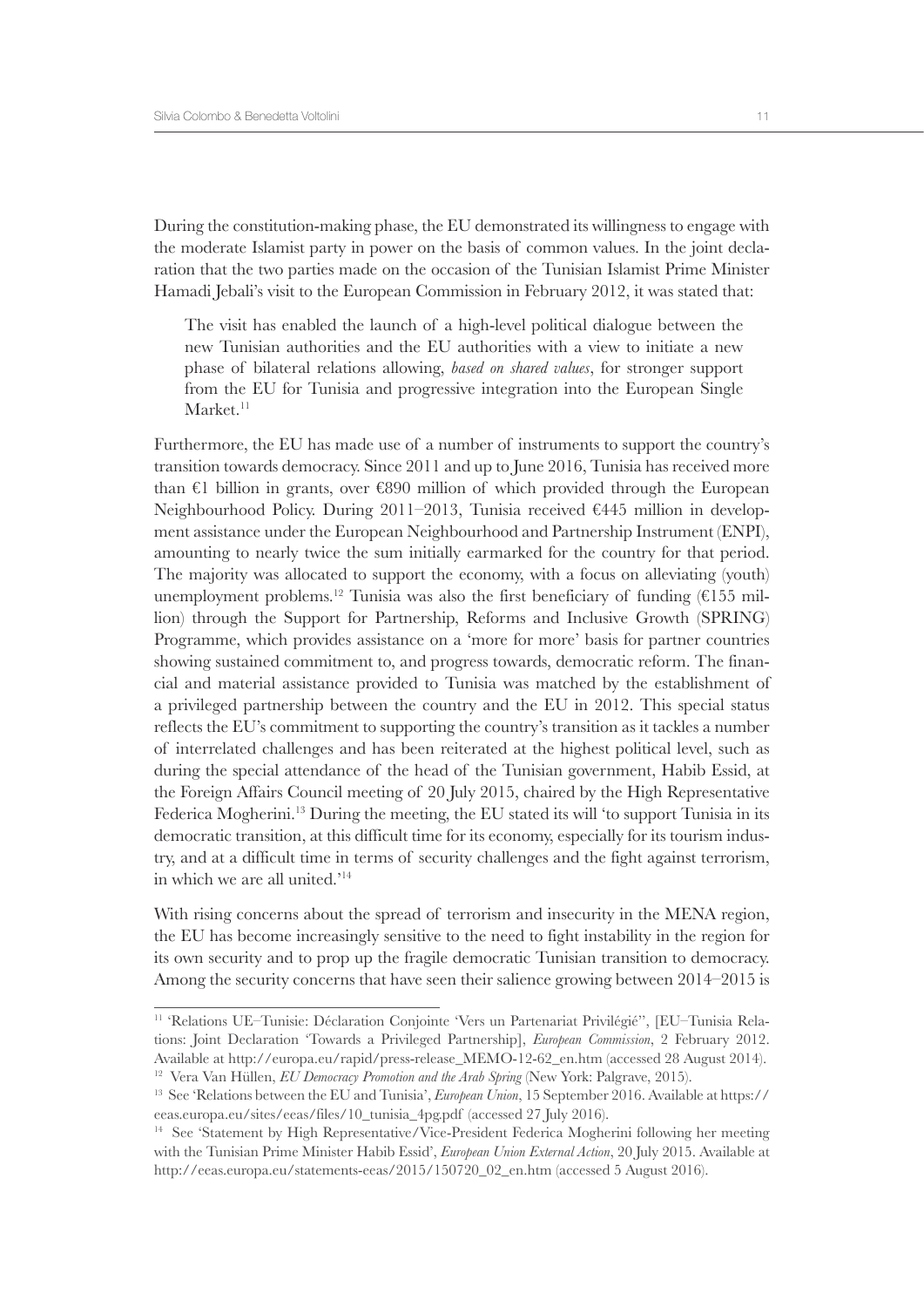the nexus between terrorism and violent radicalisation which is perceived as particularly worrisome for EU member states in light of both Europe's heightened exposure to them due to its geographical interdependence with the MENA region, and to Europe's own internal problems of social cohesion and integration. Another area of growing concern for EU authorities relates to the lack of socio-economic reforms and governance, which feeds instability. Most countries in the region have seen their socio-economic situation significantly deteriorate since 2011, with the root causes of the Arab uprisings, like unemployment, poverty, inequality and corruption, still in place. This is perceived to be linked in a mutually reinforcing, vicious circle with the rise of insecurity and the risk of violent radicalisation among some of the most vulnerable groups, particularly the youth, and second-generation European citizens originally coming from the MENA region. Against this backdrop, Tunisia has become the target of increased cooperation both by EU institutions and EU member states to address the root causes of violent radicalisation and to offset the disruptive impact of the Libyan conflict on Tunisia.<sup>15</sup>

The different forms of engagement the EU has employed with Ennahda have been instrumental in further anchoring Tunisia and its moderate Islamist party to democratic and liberal values. On the one hand, this has resulted in Ennahda further distancing itself from the more radical Salafist factions in light of their often-ambiguous stance towards radicalisation and terrorism episodes. On the other, Ennahda's moderation trajectory has been boosted to the point that the party congress that took place in May 2016 saw its religious authority and political leader, Rachid Ghannouchi, declare that there is no longer room for political Islam in post-Arab Spring Tunisia.<sup>16</sup> As a justification for breaking with the tradition of political Islam, other party cadres stated that 'now that Ennahda is engaged in open, legal party politics under a new Constitution, which it helped write, and competes for national leadership, the Islamist label [has] become more a burden than a benefit.'17

The public renunciation of Islamism has been saluted by many observers as a strategic decision to appease secular elites in the country and the West or, more genuinely, as a sign of the completion of the process of ideological moderation undergone by the party in the aftermath of the Arab uprisings, thus acquiring a new, post-Islamist identity, similar to that of the Justice and Development Party (AKP) in Turkey.18 This stems from the party's pragmatic approach to politics – it does not involve a complete departure from Islamic

<sup>15</sup> See 'Programmation de l'Instrument Européen de Voisinage (IEV) (2014–2017) Cadre Unique d'Appui pour l'appui de l'UE à la Tunisie (2014–2015)', *European External Action Service*. Available at http:// collections.internetmemory.org/haeu/20160313172652/http://eeas.europa.eu/enp/pdf/financingthe-enp/tunisia\_2014\_2015\_programming\_document\_fr.pdf (accessed 12 June 2016).

<sup>&</sup>lt;sup>16</sup> Rached Ghannouchi, 'From Political Islam to Muslim Democracy: The Ennahda Party and the Future of Tunisia', *Foreign Affairs*, September/October 2016. Available at https://www.foreignaffairs. com/articles/tunisia/political-islam-muslim-democracy (accessed 24 June 2017).

<sup>17</sup> Hussein Ibish, ''Islamism Is Dead!' Long Live Muslim Democrats', *The New York Times*, 2 June 2016. Available at https://www.nytimes.com/2016/06/03/opinion/tunisias-new-revolution.html?mcubz=1 (accessed 25 June 2017).

<sup>&</sup>lt;sup>18</sup> Dalacoura, 'Islamism and Neoliberalism in the Aftermath of the 2011 Arab Urprisings'; Boubekeur, 'Islamists, Secularists and Old Regime Elites in Tunisia'.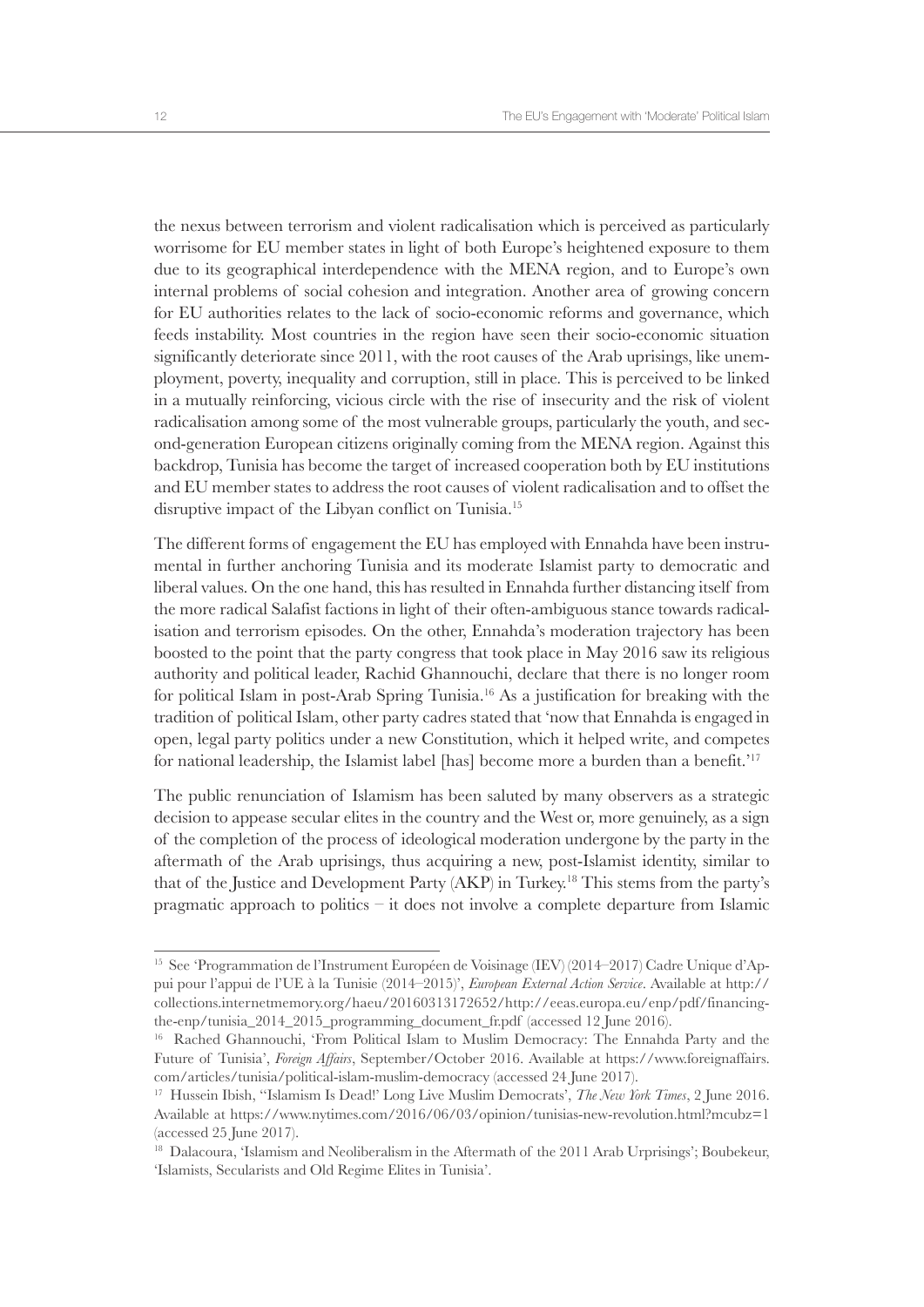tenets, but rather from ideological conceptions that have proven to be impossible to be implemented through electoral gains. At the same time, domestically, while a more moderate course underpins Ennahda's integration into the incumbent system as a democratic yet conservative Islamic party, this strategy also risks further stirring internal debates to the detriment of cohesion. In reality, Ennahda has never been a monolithic body but it has always been characterised by different layers and divergent tendencies ranging from moderate to more conservative both from the ideological–political and the economic points of view. The struggle to manage the expectations of the ultra-conservative ideological segment while attempting to integrate into the hegemonic system by appeasing secular elites will be the ultimate test for the party's political future.

#### Framing the 'Moderate': The EU and Political Islam

This new trend in the EU's approach to Ennahda reflects a partially changed understanding of political Islam. While the Union and its member states' material interests and preoccupations for security and stability are important, these are shaped and conceived through the ways in which the EU makes sense of its environment and a changing reality. EU policies are thus shaped and implemented on the basis of different frames, defined as ways of interpreting information by 'promot[ing] a particular problem definition, causal interpretation, moral evaluation and/or treatment recommendation'.19 Frames simplify reality by organising events and processes in a way that permits to identify an issue and provides a roadmap for addressing it.<sup>20</sup> This way, they are cognitive tools that shape how actors perceive themselves, their interests and their actions.

This also applies to the way in which the EU makes sense of the events in the MENA region and how it responds to them. For a long time, the EU framed political Islam as a monolithic phenomenon and an existential threat. The lack of understanding of the complexity of Islamists in the MENA region emerges from documents produced in the framework of the Euro–Mediterranean Partnership and the European Neighbourhood Programme, in which political Islam is seldom mentioned and, if so, only in broad terms that refer to 'Islamist movements' or 'Islamist political parties'.

The idea of political Islam as a rather monolithic entity and, more importantly, as a threat to the EU is not surprising, if one considers that the EU's self-conception, which is well reflected in its foundational treaties and its domestic and foreign policies, $2<sup>1</sup>$  is based on secularism and liberalism (intended both politically as supportive of pluralism and civil

<sup>&</sup>lt;sup>19</sup> Robert M. Entman, 'Framing: Toward Clarification of a Fractured Paradigm', *Journal of Communication* 43/4 (1993), p. 52.

<sup>20</sup> Lisa V. Bardwell, 'Problem-Framing: A Perspective on Environmental Problem-Solving', *Environmental Management* 15/5 (1991), pp. 603–12; David Dery, 'Agenda Setting and Problem Definition', *Policy Studies* 21/1 (2000), pp. 37–47.

<sup>21</sup> See 'Consolidated Version of the Treaty on European Union', *Official Journal of the European Union* 326, 26 October 2012. Available at http://eur-lex.europa.eu/legal-content/EN/TXT/PDF/?uri=CEL-EX:12012M/TXT&from=EN (accessed 3 May 2016).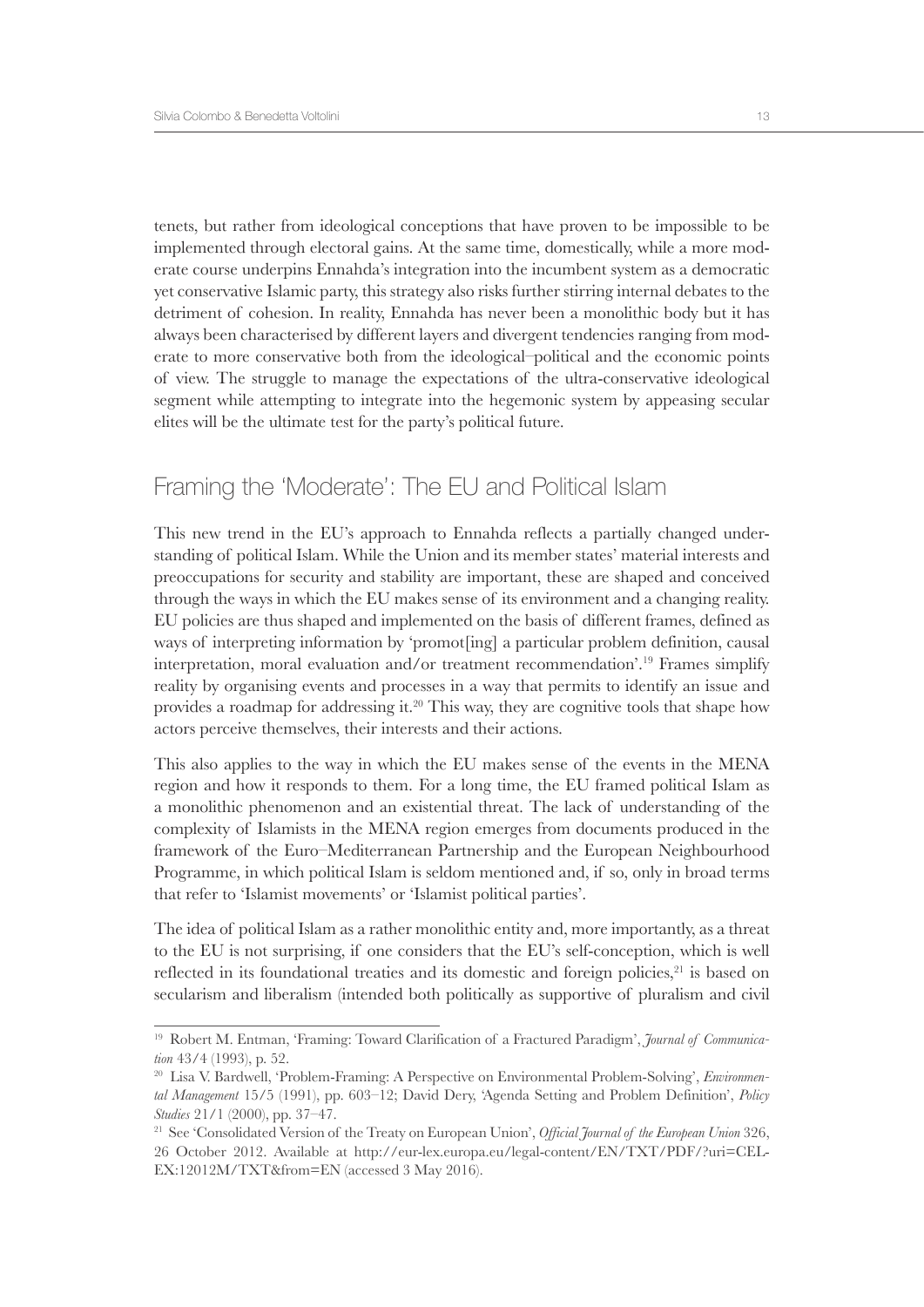and political liberties, and economically as promoter of market-friendly policies). The liberal aspects are rather evident in EU democracy promotion policies in the MENA region, as the EU has always fostered specific models of democracy and civil society matching its liberal ideas, $2<sup>2</sup>$  with less attention given to the specific needs of the targets of its policies.23 Moreover, and based on the appreciation of the benefits of secularism, separation between religious principles and political activities – and hence the privatisation of religion – has always been highly praised by the EU and viewed as the only form of political organisation positively associated with a stable and secure environment.<sup>24</sup>

The EU's identity being the result of a process of *othering*, 25 whereby the *other* is depicted as 'inherently different and as a threat to its identity',<sup>26</sup> political Islam was regarded as an undifferentiated threat to the EU's own secular and liberal identity. As Shakman Hurd argues, the secular reading of political Islam made by the West portrays it as either a backlash against modernity or a threat incompatible to modern and Western principles of society.27 Related to this, both the role that political Islam attributes to religion in the public sphere and some Islamist positions on a number of issues, such as women's rights and religious minorities, are also perceived as rather problematic from a liberal perspective.28 Due to the EU's monolithic view and the perception of an identity threat, Islamist actors were thus not engaged with. The EU's only form of engagement with political Islam, when occurring, was defined in cultural terms, via the inter-cultural dialogue which mainly reinforced the reproduction of existing stereotypes.<sup>29</sup>

<sup>&</sup>lt;sup>22</sup> Milia Kurki, 'Governmentality and EU Democracy Promotion: The European Instrument for Democracy and Human Rights and the Construction of Democratic Civil Societies', *International Political Sociology* 5 (2011), pp. 349–66; Anne Wetzel and Jan Orbie, 'Promoting Embedded Democracy? Researching the Substance of EU Democracy Promotion', *European Foreign Affairs Review* 16/5 (2011), pp. 565–88.

<sup>&</sup>lt;sup>23</sup> Michelle Pace, 'The EU's Interpretation of the 'Arab Uprisings': Understanding the Different Visions about Democratic Change in EU–MENA Relations', *JCMS: Journal of Common Market Studies* 52/5 (2014), pp. 969–84.

<sup>&</sup>lt;sup>24</sup> David Campbell, *Writing Security: United States Foreign Policy and the Politics of Identity (Minneapolis:* University of Minnesota Press, 1998); Luca Mavelli, 'Security and Secularization in International Relations', *European Journal of International Relations* 18/1 (2012), pp. 177–99.

<sup>25</sup> Iver B. Neumann, *Uses of the Other: 'The East' in European Identity Formation* (Minneapolis: University of Minnesota Press, 1991); Edward Said, *Orientalism* [Western Conceptions of the Orient] (Middlesex: Penguin, 1991).

<sup>26</sup> Bahar Rumelili, 'Constructing Identity and Relating to Difference: Understanding the EU's Mode of Differentiation', *Review of International Studies* 30/1 (2004), pp. 27–47; Neumann, Uses of the Other; Iver B. Neumann and Jennifer M. Welsh, 'The Other in European Self-Definition: An Addendum to the Literature on International Society', *Review of International Studies* 17/4 (1991), pp. 327–48; Michelle Pace, 'The Ugly Duckling of Europe: The Mediterranean in the Foreign Policy of the European Union', *Journal of European Area Studies* 10/2 (1991), pp. 189–209.

<sup>27</sup> Elizabeth Shakman Hurd, 'Political Islam and Foreign Policy in Europe and the United States', *Foreign Policy Analysis* 3 (2007), pp. 345–67.

<sup>28</sup> See 'Women's Rights During Democratic Transitions', *European Parliament* (2002). Available at http://www. europarl.europa.eu/RegData/etudes/etudes/join/2012/457119/EXPO-JOIN\_ET(2012)457119\_ EN.pdf (accessed 27 July 2016).

<sup>29</sup> Behr, 'EU Foreign Policy and Political Islam'; François Burgat, 'Europe and the Arab World: The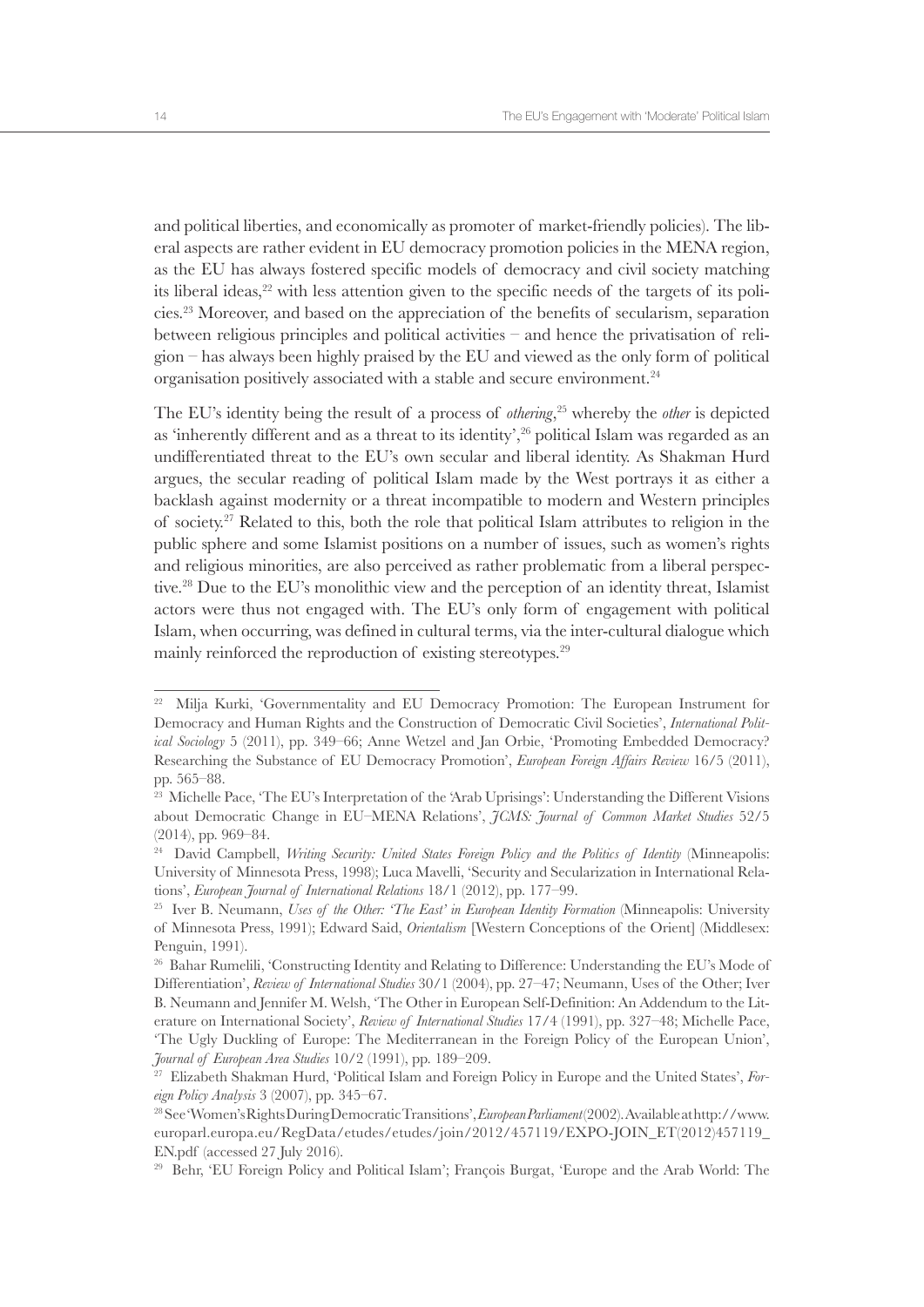This essentialist reading of political Islam was partially scratched after the 9/11 attacks, when the EU started to draw a distinction between terrorism/radical Islamism and moderate forms of political Islam. While the former continued to be perceived as an existential threat to the West, the EU became more sensitive to the need to identify potential interlocutors.30 By describing 'moderate' actors as those 'Muslim organisations and faith groups that reject the distorted version of Islam put forward by al-Qaida and others' in the 2005 EU Strategy for Combating Radicalisation and Recruitment to Terrorism as well as 'those political organisations which promote democracy by non-violent means' by the European Parliament,<sup>31</sup> there was a growing recognition that political Islam had to be treated differently. Proposals about the need for engagement with non-violent and non-revolutionary Islamist actors were also made by the Task Force on Political Islamism – a group created in 2006 within the Commission's Directorate General for External Relations with the aim of offering training programmes on and gathering significant knowledge about Islamism worldwide.<sup>32</sup> However, this initial appreciation of political Islam as a rather variegated and complex phenomenon did not lead to a revision of EU policies towards Islamists. While some EU delegations had some informal contact with Islamist actors, either on the ground or in Europe, engagement did not amount to any type of official, and even less so, coherent and systematic approach by the EU as a whole.<sup>33</sup>

The 'game changer' in the framing of political Islam were the Arab uprisings, which were followed by the electoral victories of some Islamist parties, like Ennahda in Tunisia and the newly-constituted Egyptian Freedom and Justice Party (FJP). Moreover, a variety of Islamist actors, including Salafists, former jihadists, independent Islamists and Sufis, started to occupy the space left by secular and leftist forces, after years, if not decades, of exclusion, co-optation and repression.34 Compared to other still important events happening in the EU's neighbourhood or beyond, the Arab uprisings represented a deeper and more structural change that the EU could not but react and adjust to. In other words, the EU had to wake up to a different reality that challenged its old views of political Islam and opened up the way for a reframing process that has led to the categorisation of 'moderate' Islamists.

The Islamist *other* has indeed started to be assessed in light of the behaviours and stances adopted by individual groups or parties within each specific context. By becoming more sensitive to the existing differences among them, the EU has progressively identified some Islamist parties as being, if not fully compatible with, at least not a direct threat to its own identity, values and interests. The category of 'moderation', which started to be sketched

Dilemma of Recognising Counterparts', *International Politics* 46/5 (2009), pp. 616–35; Sarah Wolff, 'US and EU Engagement with Islamists in the Middle East and North Africa', *Transatlantic Academy Paper Series* 3 (Washington DC: Transatlantic Academy, 2015).

<sup>30</sup> Behr, 'EU Foreign Policy and Political Islam'.

<sup>31 &#</sup>x27;Arab World: What Strategy should the European Union Adopt?', *European Parliament* 2006/2172(INI). Available at http://www.europarl.europa.eu/oeil/popups/ficheprocedure.do?lang=en&reference=2006/2172.

<sup>32</sup> Kristina Kausch, *Plus ca Change: Europe's Engagement with Moderate Islamists* (Madrid: FRIDE,2009).

<sup>33</sup> Ibid.

<sup>34</sup> Cavatorta and Merone, 'Moderation through Exclusion?'.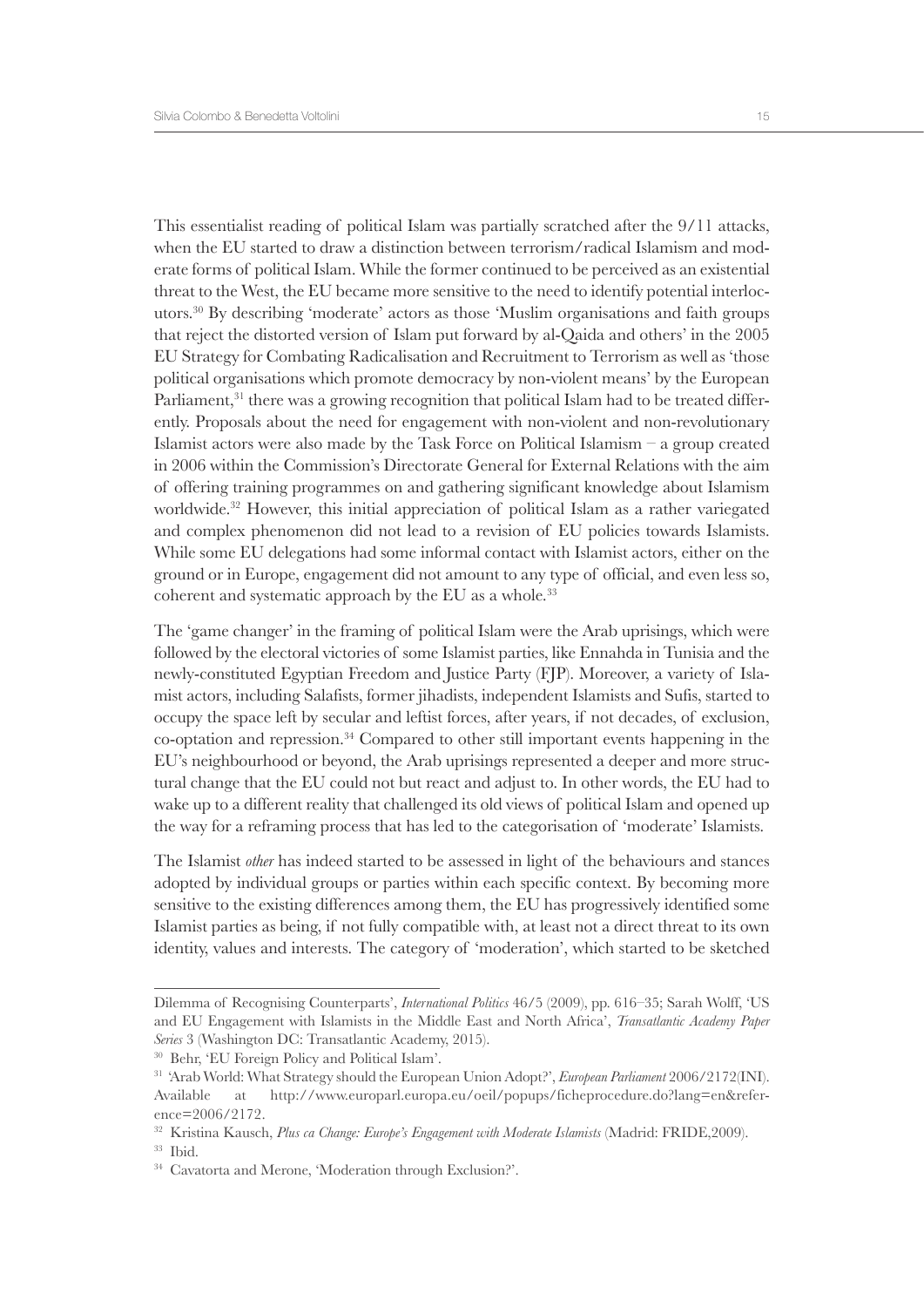in the early 2000s, now acquired clearer features, referring to those Islamists that do not openly challenge the EU's secular and liberal identity, adhere to democratic principles, accept liberal conceptions in both the political and the economic domains in their exercise of power, and temper their religious discourse.35 The acceptance of the democratic rules of free and competitive elections and the respect for political and civil rights are concomitantly met with the renunciation of violence. In addition, and as suggested by an EU official, moderate Islamist actors are often considered to be those that 'work with us and contribute to serving our perceived interests'.36

Given the relational nature of moderation, the 'moderate' Islamist parties are implicitly conceived in opposition to terrorist groups and other violent Islamist actors, or conservative and illiberal Islamists, with whom the EU does not engage in any form of dialogue or interaction.37 For example, former EU High Representative Catherine Ashton distinguished between 'radical Salafists' and 'the more moderate Islamists',38 while current High Representative Federica Mogherini repeated on several occasions that '[p]olitical Islam is a very broad classification: it can include democratic parties as well as radical movements'.39 The EU has also been clear in stating its support for those actors that abide by democratic principles and respect the rule of law, human rights and gender equality,<sup>40</sup> thus reinforcing some 'red lines' for its engagement with Islamist parties.

The reframing process undergone by the EU's stance towards Islamist actors has thus come full circle since its tepid beginning following the 9/11 attacks and, more convincingly, in the wake of the Arab uprisings.

#### Conclusions: The Future of Engagement

The EU's response to the coming to power of Islamist political actors in the region has been the result of a revised framing of political Islam, centred on the category of moderation. This has further been underpinned by two additional levers, differentiation, on the one hand, and pragmatism, on the other. The former refers to the principle that represents the new norm in the EU's approach to the countries of the MENA region following the Arab uprisings, which has been enshrined in the new EU's strategy towards

<sup>35</sup> Kausch, *Plus ca Change*.

<sup>&</sup>lt;sup>36</sup> Interview with EU official, Brussels, June 2014.

<sup>37</sup> Netterstrøm, 'The Islamists' Compromise in Tunisia'.

<sup>38</sup> Answer to E-008155/2012 given by High Representative/Vice President Ashton on behalf of the Commission. Brussels, 20 November 2012.

<sup>39</sup> Answer to E-003641/16 given by Vice President Mogeherini on behalf of the Commission, Brussels, 20 October 2016. See also Answer to E-011771/2015 given by High Representative/Vice President Mogherini, Brussels, 29 October 2015.

<sup>&</sup>lt;sup>40</sup> See for example, Council of the European Union, Press release, 3124<sup>th</sup> Council Meeting, Brussels, 14 November 2011; Answer to E-002079/2011 given by the High Representative/Vice President Ashton on behalf of the Commission, Brussels, 12 May 2011; Statement by President Barroso following his meeting with Mr Mohamed Morsi, President of Egypt, 13 September 2012.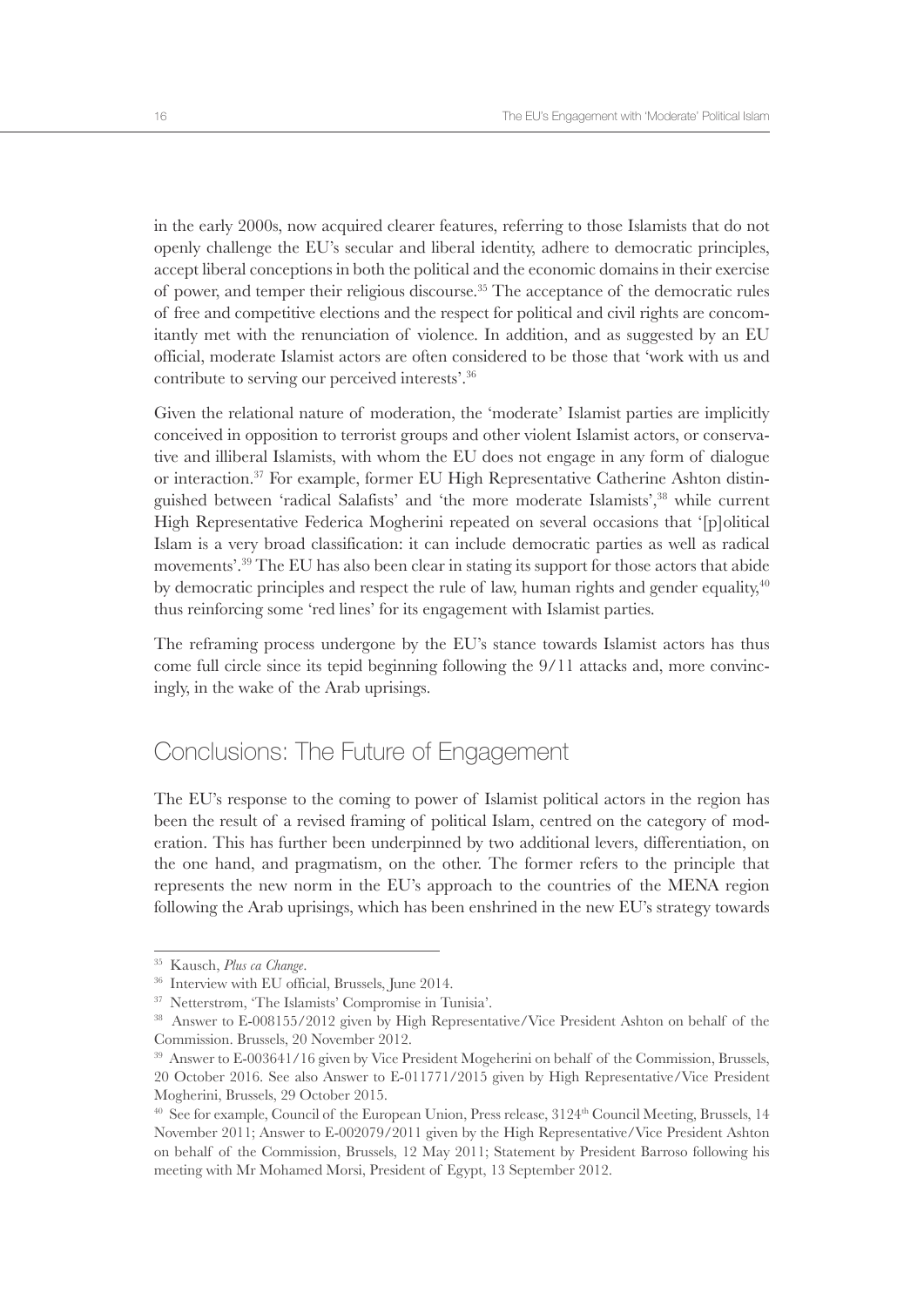the region. This principle has made its way into, and has shaped, the EU's engagement with the Islamist actors (or lack thereof) in a mutually reinforcing dynamic that has further increased the distance across and within countries in terms of the actors, groups or individuals, policy sectors and initiatives the EU is keen on engaging with and actively supporting. The case of the EU's engagement with Ennahda is to some extent a product of this differentiation. However, the more forthcoming approach towards Islamist parties and the more systematic engagement with the moderate strands across the region, as displayed in the case of Ennahda, did not amount to a U-turn in the EU's stance. This was indeed dictated by a significant dose of pragmatism and continuity, and is as such easily reversible when confronted by a different set of domestic and regional circumstances, as the Egyptian case demonstrates.

Pragmatism can indeed be regarded as the driving force behind the EU's behaviour vis-àvis Ennahda and other moderate Islamist parties against the backdrop of a more nuanced appreciation of changing domestic political contexts and thus of the EU's interests. The reframing process undergone by the EU's stance towards Islamist actors has provided new meaning to the concept of pragmatism that has tended to characterise the EU's stance towards the region since 2011. The need to ensure the success of the Tunisian democratic transition by defending it against the spread of violent radicalisation and terrorism has been a key consideration prompting the EU to engage pragmatically with Ennahda on the basis of its increasingly moderate – and equally pragmatic – stances. As such, pragmatism has also been enshrined in the new EU Global Strategy, unveiled in June 2016, as one of the key principles guiding its external relations. In light of its flexible nature, the concept and practice of pragmatism can easily be used to describe very different situations.

The cases of the Tunisian and the Egyptian Islamist parties are in point here and diverge substantially. In Egypt, the failure of the Muslim Brotherhood to create an inclusive system of government and their violent ousting by the military-backed leadership in mid-2013 have led to a partial freezing of the EU's engagement with the Islamists there and to its continued cooperation with the incumbent military regime because of security preoccupations. In contrast, the set of relations established between Ennahda and the EU have yielded positive results in the context of Tunisia's democratising trend and have further encouraged the EU to continue along its path of normalising relations with the Islamists, not viewing them as a threat to its identity, but rather as a necessary partner to ensure the stability of the country.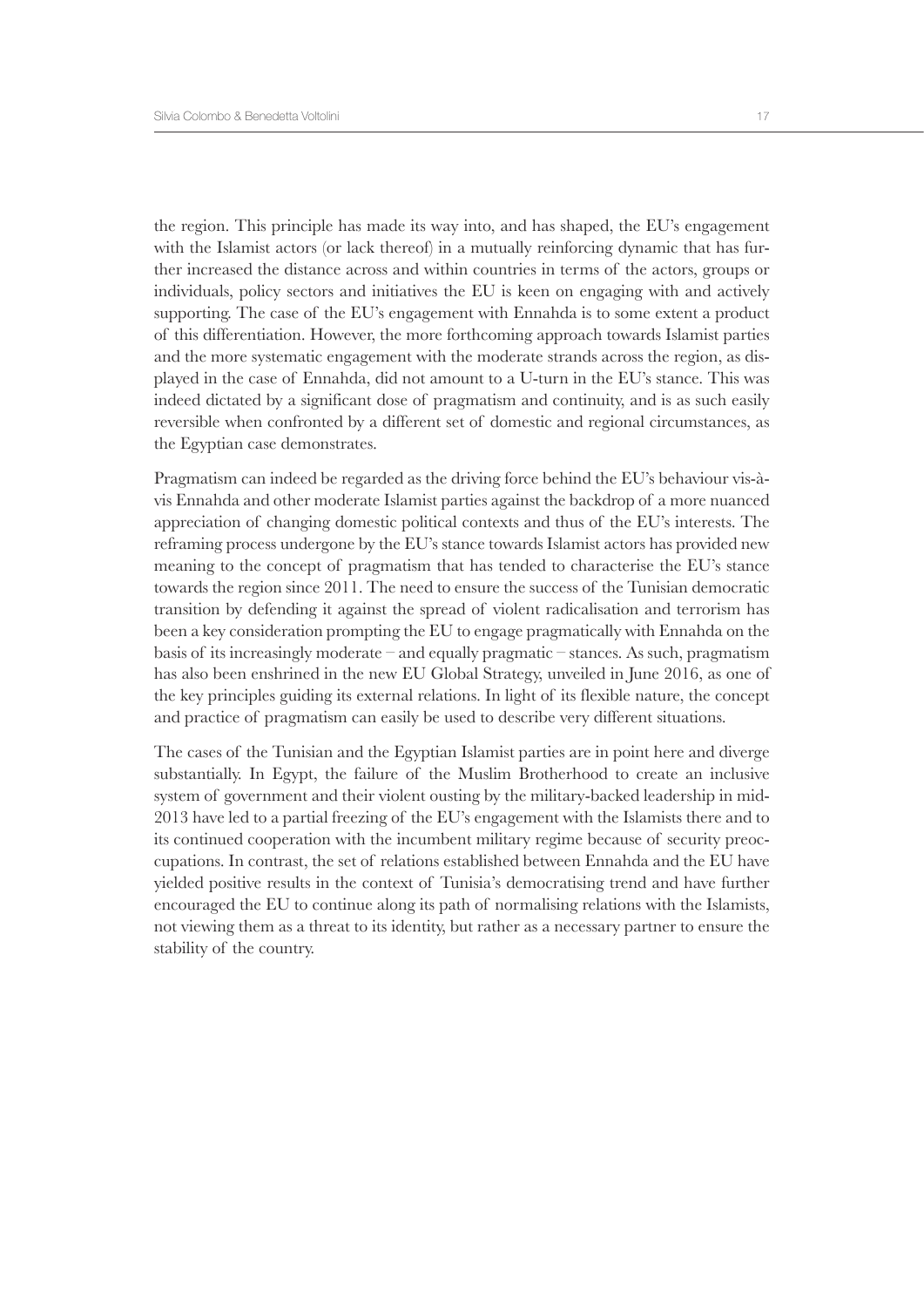#### LSE Middle East Centre Paper Series

Abdelrahman, Maha, 'Social Movements and the Question of Organisation: Egypt and Everywhere', *LSE Middle East Centre Paper Series* 8 (September 2015).

Abdolmohammadi, Pejman, 'The Revival of Nationalism and Secularism in Modern Iran', *LSE Middle East Centre Paper Series* 11 (November 2015).

Al-Rasheed, Madawi, 'Divine Politics Reconsidered: Saudi Islamists on Peaceful Revolution', *LSE Middle East Centre Paper Series* 7 (May 2015).

Al-Rasheed, Madawi, 'Is it Always Good to be King? Saudi Regime Resilience after the 2011 Arab Popular Uprisings', *LSE Middle East Centre Paper Series* 12 (December 2015).

Anderson, Charles, 'Will the Palestinian Peasantry Please Stand Up? Towards a New History of British Rule in Palestine, 1917-36', *LSE Middle East Centre Paper Series* 10 (November 2015).

Ansari, Ali, 'Iran's Eleventh Presidential Election Revisited: The Politics of Managing Change, *LSE Middle East Centre Paper Series* 17 (November 2016).

Azmeh, Shamel, 'The Uprising of the Marginalised: A Socio-Economic Perspective of the Syrian Uprising', *LSE Middle East Centre Paper Series* 6 (November 2014).

Bardawil, Fadi, 'Theorising Revolution, Apprehending Civil War: Leftist Political Practice and Analysis in Lebanon (1969–79), *LSE Middle East Centre Paper Series* 16 (October 2016).

Beinin, Joel, 'Political Economy and Social Movement Theory Perspectives on the Tunisian and Egyptian Popular Uprisings in 2011', *LSE Middle East Centre Paper Series* 14 (January 2016).

Dionigi, Filippo, 'The Syrian Refugee Crisis in Lebanon: State Fragility and Social Resilience', *LSE Middle East Centre Paper Series* 15 (February 2016).

Freer, Courtney, 'Rentier Islamism: The Role of the Muslim Brotherhood in the Gulf ', *LSE Middle East Centre Paper Series* 9 (November 2015).

Hinnebusch, Raymond, 'Syria-Iraq Relations: State Construction and Deconstruction and the MENA States System', *LSE Middle East Centre Paper Series* 4 (October 2014).

Jawad, Saad, 'The Iraqi Constitution: Structural Flaws and Political Implications', *LSE Middle East Centre Paper Series* 1 (November 2013).

Kaya, Zeynep, 'Gender and Statehood in the Kurdistan Region of Iraq', *LSE Middle East Centre Paper Series* 18 (February 2017).

Maghazei, Malihe, 'Trends in Contemporary Conscious Music in Iran', *LSE Middle East Centre Paper Series* 3 (June 2014).

Muhanna-Matar, Aitemad, 'New Trends of Women's Activism after the Arab Uprisings: Redefining Women's Leadership', *LSE Middle East Centre Paper Series* 5 (November 2014).

Tripp, Charles, 'Battlefields of the Republic: The Struggle for Public Space in Tunisia', *LSE Middle East Centre Paper Series* 13 (December 2015).

Young, Karen, 'The Emerging Interventionists of the GCC', *LSE Middle East Centre Paper Series* 2 (December 2013).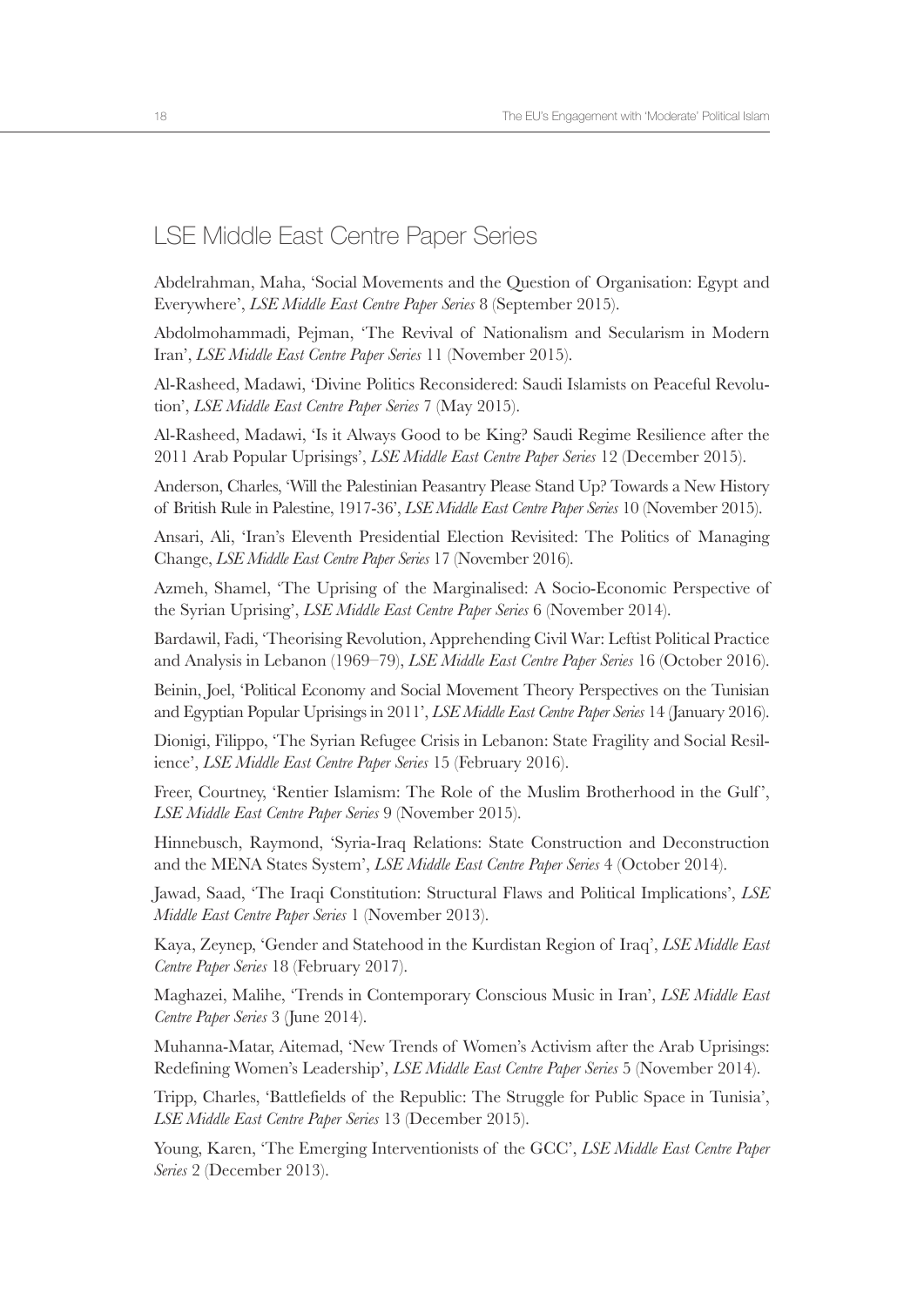The views and opinions expressed in this publication are those of the author(s) and do not necessarily represent those of the London School of Economics and Political Science (LSE) or the Middle East Centre. This document is issued on the understanding that if any extract is used, the author(s) and the LSE Middle East Centre should be credited, with the date of the publication. While every effort has been made to ensure the accuracy of the material in this paper, the author(s) and/ or the LSE Middle East Centre will not be liable for any loss or damages incurred through the use of this paper.

The London School of Economics and Political Science holds the dual status of an exempt charity under Section 2 of the Charities Act 1993 (as a constituent part of the University of London), and a company limited by guarantee under the Companies Act 1985 (Registration no. 70527).